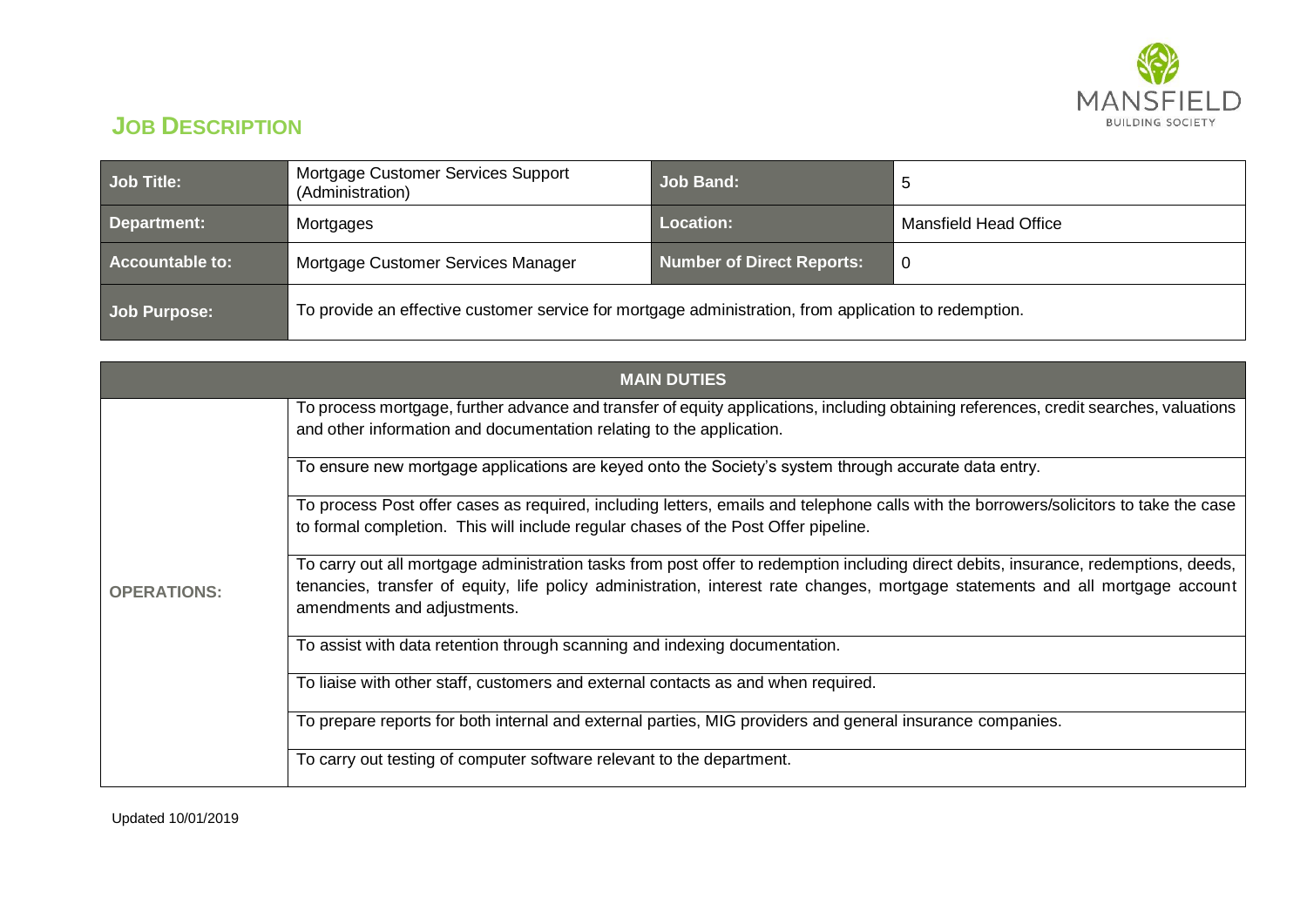|                                                                                                                                                                                                                                                                                                                                    | To carry out own word processing as required relevant of the duties in accordance with training and experience                                                                                                                                                                      |  |  |  |
|------------------------------------------------------------------------------------------------------------------------------------------------------------------------------------------------------------------------------------------------------------------------------------------------------------------------------------|-------------------------------------------------------------------------------------------------------------------------------------------------------------------------------------------------------------------------------------------------------------------------------------|--|--|--|
|                                                                                                                                                                                                                                                                                                                                    | To access, update and administer the relevant mortgage computer records as required.                                                                                                                                                                                                |  |  |  |
| <b>GENERAL DUTIES:</b>                                                                                                                                                                                                                                                                                                             |                                                                                                                                                                                                                                                                                     |  |  |  |
|                                                                                                                                                                                                                                                                                                                                    | Carry out all duties as detailed and in accordance with documented policies and procedures                                                                                                                                                                                          |  |  |  |
| Maintaining risk awareness within your role, ensuring relevant controls are implemented and are operating effectively, reporting of all risk events<br>$\bullet$<br>identified and escalating risk issues which have the potential to breach the Society's appetite for risk / control environment.                                |                                                                                                                                                                                                                                                                                     |  |  |  |
| Prepare and collate management information in accordance with laid down procedures and standards<br>$\bullet$                                                                                                                                                                                                                      |                                                                                                                                                                                                                                                                                     |  |  |  |
| Ensure all targets/objectives as laid down are achieved.<br>$\bullet$                                                                                                                                                                                                                                                              |                                                                                                                                                                                                                                                                                     |  |  |  |
| Promote the interests of and ensure adherence to the policies of the Society.<br>$\bullet$                                                                                                                                                                                                                                         |                                                                                                                                                                                                                                                                                     |  |  |  |
| $\bullet$                                                                                                                                                                                                                                                                                                                          | To carry out all duties taking into account the FCA's Conduct Risk requirements and principles of Treating Customers Fairly.                                                                                                                                                        |  |  |  |
| $\bullet$<br>(COCON).                                                                                                                                                                                                                                                                                                              | To carry out all duties in compliance with the FCA's Conduct Rules as applicable to the role (as detailed in the Code of Conduct Sourcebook                                                                                                                                         |  |  |  |
|                                                                                                                                                                                                                                                                                                                                    | To ensure that regulatory requirements in respect of Anti Money Laundering (AML) and Terrorist Financing are complied with, including:                                                                                                                                              |  |  |  |
| Carrying out prescribed customer due diligence measures (CDD) for all customers (including appropriate enhanced due diligence (EDD) measures,<br>$\bullet$<br>where applicable) before establishing a business relationship and at appropriate times during the business relationship in accordance with<br>documented procedures. |                                                                                                                                                                                                                                                                                     |  |  |  |
| Understanding the law and personal obligations and responsibilities under it and the potential legal and regulatory penalties for any breach / non-<br>compliance.                                                                                                                                                                 |                                                                                                                                                                                                                                                                                     |  |  |  |
| $\bullet$                                                                                                                                                                                                                                                                                                                          | Completion of training as required in order to attain and maintain knowledge and continuing competence in AML systems, controls and procedures.<br>Reporting knowledge or suspicion of any money laundering or terrorist financing activity promptly in accordance with procedures. |  |  |  |
| $\bullet$                                                                                                                                                                                                                                                                                                                          | Undertake other duties as may be required in the post and department detailed above or any other post in any department or branch of the Society.                                                                                                                                   |  |  |  |
| This job description will be amended in consultation to reflect changes in or to the job.                                                                                                                                                                                                                                          |                                                                                                                                                                                                                                                                                     |  |  |  |

Updated 10/01/2019